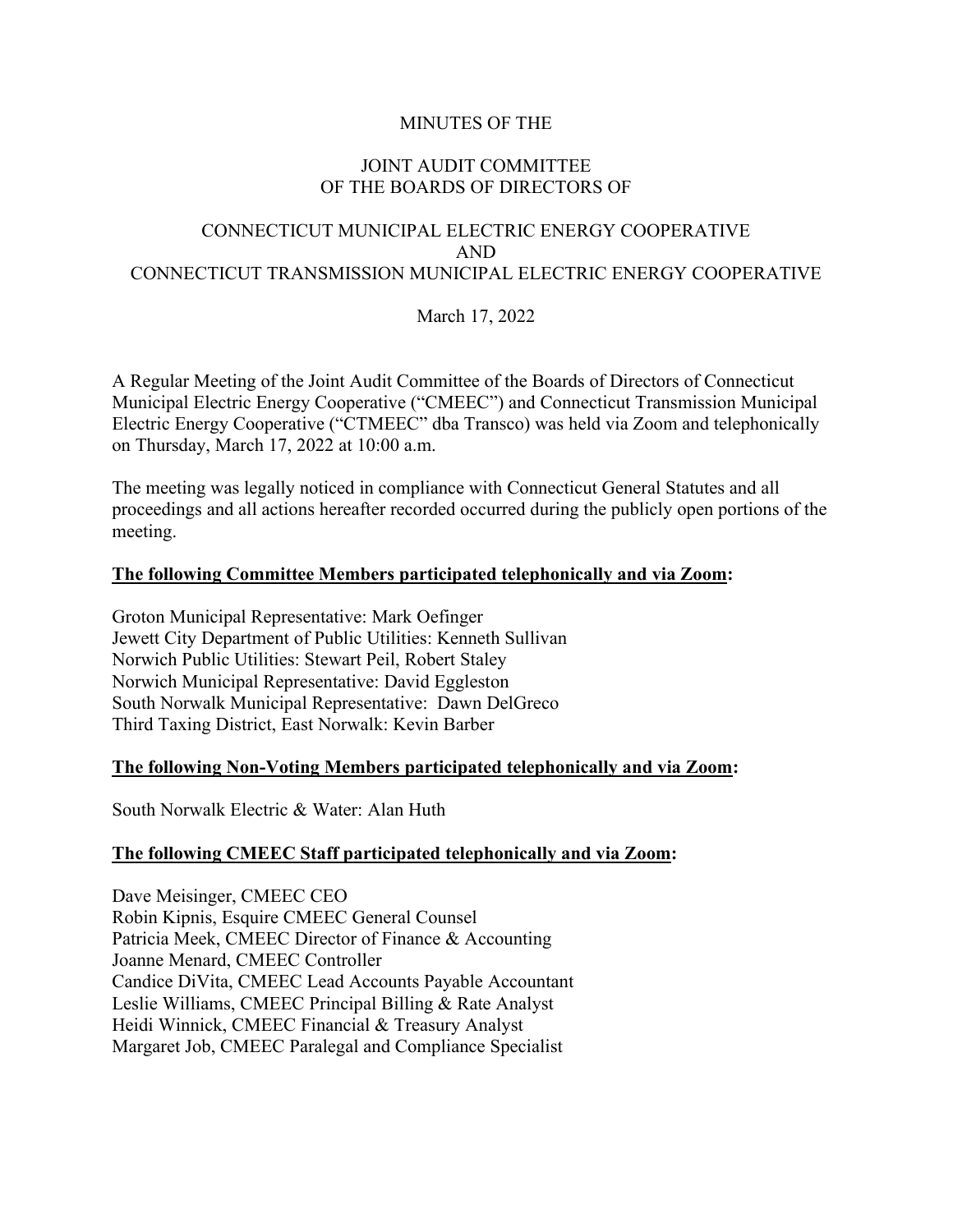# **The following invited guests participated telephonically and via Zoom:**

Jessica Aniskoff, CliftonLarsonAllen Vanessa Rossitto, CliftonLarsonAllen

## **Others participated telephonically and via Zoom:**

David Silverstone, Esquire, Municipal Electric Consumer Advocate

Ms. Job recorded.

Committee Chair Stewart Peil called the meeting to order at 10:01 a.m. noting for the record that today's meeting is being held telephonically and via Zoom. Committee Chair Peil reminded participants to keep their devices on mute unless speaking to eliminate background noise. He asked participants to state their names when speaking for clarity of the record.

## **Specific Agenda Item:**

#### **A Public Comment Period**

No public comment was made.

## **B Roll Call**

After Ms. Job conducted roll call, Committee Chair Peil confirmed a quorum of this Committee was present.

## **C Approve the Minutes of the January 11, 2022 Regular Meeting of the CMEEC / CTMEEC Joint Audit Committee**

**A motion was made by Committee Member Mark Oefinger, seconded by Committee Member Robert Staley to Approve the Minutes of the January 11, 2022 Regular Meeting of the CMEEC / CTMEEC Joint Audit Committee.**

**Motion passed unanimously.**

#### **D Audit Results**

Vanessa Rossitto and Jessica Aniskoff of the firm of CliftonLarsonAllen, LLP (CLA) walked the Committee through the PowerPoint presentation summarizing the 2021 financial audit results of the blended financial statements of CMEEC and Transco provided to this Committee in advance of today's meeting. Ms. Rossitto explained that the presentation summarizes the audit results and encouraged the Committee to ask questions. She discussed the terms of engagement, audit highlights, internal control financial reporting, the required governmental communication with CLA and GASB pronouncements. She added that the sale of the Pierce plant and the defeasance of the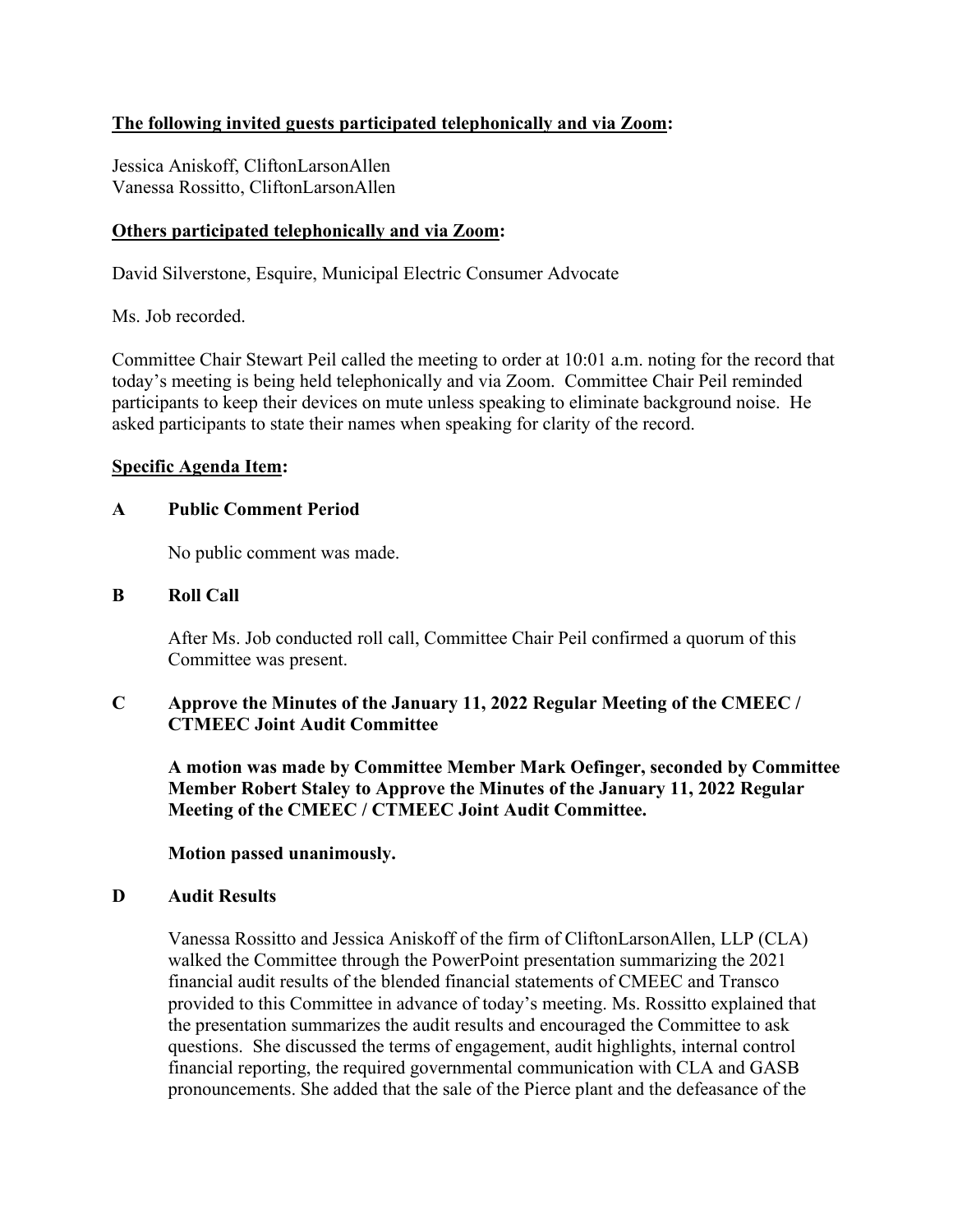2012 bonds engendered the major differences in the presentation of the financial statements from prior years. She also discussed the treatment of legal fees related to the criminal trial in the financial statements.

Ms. Rossitto explained that they were providing an unmodified opinion on the CMEEC and Transco financial statements and that there were no deficiencies or material weaknesses found with respect to internal controls. She explained that there was no disagreement with management, and that management did not consult with outside auditors.

Lengthy discussion followed Mr. Silverstone's comments related to the information included in footnotes 2 and 14. After discussion the Committee agreed that footnote 2 would be modified as suggested, and staff will work with CLA to edit the language in footnote 14. Mses. Aniskoff and Rossitto excused themselves from the meeting.

At this time, Committee Chair Peil entertained a motion to present the CMEEC and Transco 2021 Audited Financial Statements, with the edited language in footnotes 2 and 14, to the Boards of Directors for their approval at their meeting on March 24, 2022.

# **A motion was so made by Committee Member Kevin Barber, seconded by Committee Member Oefinger.**

#### **Motion passed unanimously.**

#### **E New Business**

Ms. Menard explained that at its meeting in December 2021, this Committee voted that the 2022 Internal Audit be conducted on the CMEEC Business Continuity and Disaster Recovery policy. She further explained the current work being conducted on the CMEEC Cyber Security policy by CMEEC consultant, Novus Insight, also has a component on business continuity and disaster recovery. After lengthy discussion, the Committee agreed that because Novus would be including a business continuity and disaster recovery component as part of the cyber security policy, it would defer the review and instead change the 2022 Internal Audit focus to the CMEEC Accounts Payable process. The Committee agreed that CMEEC staff will propose a process and scope for this internal audit and present the same to the Committee. Upon inquiry by Committee Member Kevin Barber, Ms. Meek added that the current Accounts Payable process will be shared with the Committee.

Committee Chair Peil stated that he will announce the change of the 2022 Internal Audit to the Board at its March 24, 2022 meeting.

Ms. Menard then explained that as is required of this Committee to report, there were no deviations to the travel policy since was last reported.